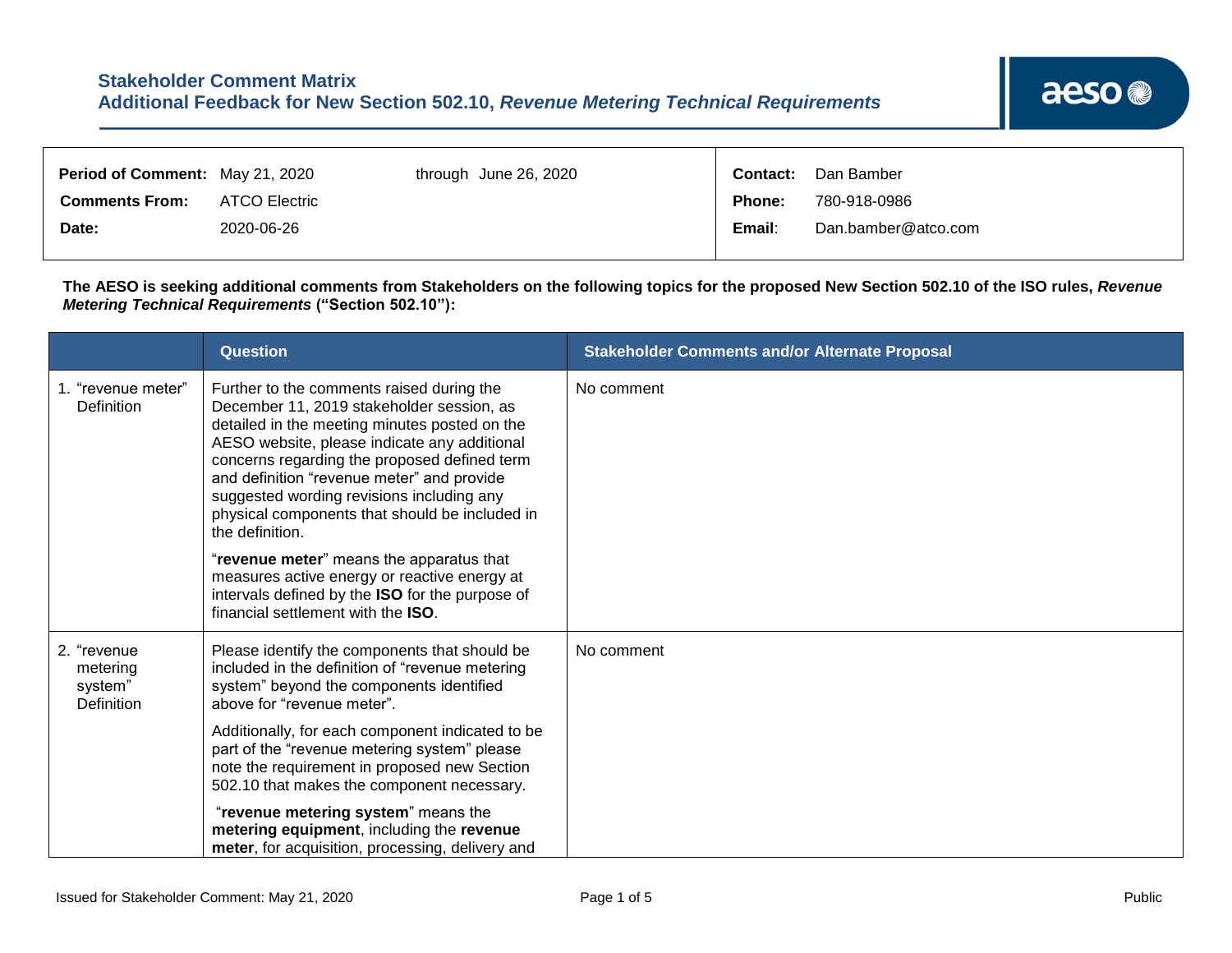|                                   | storage of the interval data that is used for<br>financial settlement with the ISO.                                                                                                      |                                                                                                                                                                                                                                                        |
|-----------------------------------|------------------------------------------------------------------------------------------------------------------------------------------------------------------------------------------|--------------------------------------------------------------------------------------------------------------------------------------------------------------------------------------------------------------------------------------------------------|
| 3. Rental Meters                  | a) Please describe the circumstances under<br>which your business would choose to install<br>rental meters.                                                                              | ATCO Electric does not have rental meters.                                                                                                                                                                                                             |
|                                   | b) Additionally, would any exceptions to the<br>minimum technical requirements need to be<br>considered in the proposed Section 502.10?<br>If so, please detail and explain the impacts. | No comment                                                                                                                                                                                                                                             |
| 4. Back-up Meters                 | a) Please describe the circumstances under<br>which your business would choose to install a<br>back-up meter.                                                                            | ATCO Electric installs back-up meters for transmission customer metering with load<br>greater than 5 MW. For majority of our substations, we have installed ION meters at a<br>bus level that used as check meters.                                    |
|                                   | b) Does your organization support the addition<br>of requirements pertaining to backup meter<br>installation in the proposed draft Section<br>502.10? If so, detail the criteria needed. | ATCO Electric does not see additional requirement for back-up meters.                                                                                                                                                                                  |
|                                   | c) Additionally, please provide the estimated<br>installation and operating costs for a back-up<br>meter as well as annual maintenance costs, if<br>any.                                 | Initial cost estimate $(\$)$ / back-up meter = 1500 (meter) + 550 (enclosure) + 1000<br>(installation, testing, materials) + 500 (design) = $$4000 - $5000$<br>Annual operating and maintenance service charges is estimated at \$1000+                |
| 5. Shared Current<br>Transformers | a) Please indicate whether your organization<br>has installed meters that share CTs. If so,<br>how many and under what conditions?                                                       | For revenue metering CT circuits, the AMR Inbound Pickup Units (IPUs) shares the CT<br>with revenue meter in majority applications. For transmission customers with load<br>greater than 5MW, backup meters share the CT circuits with primary meters. |
|                                   | b) Have you experienced any issues with the<br>meters that share CTs, such as increased<br>meter measurement error?                                                                      | No. In ATCO practice, CT secondary burden is carefully assessed during engineering<br>stage.                                                                                                                                                           |
|                                   | c) Does your organization think the proposed<br>Section 502.10 should incorporate<br>requirements regarding the sharing of CTs?                                                          | If the standard does not incorporate the requirements, are we still able to share CTs<br>with IPU and backup meter in future? We want the flexibility and no mitigation for our<br>existing installations                                              |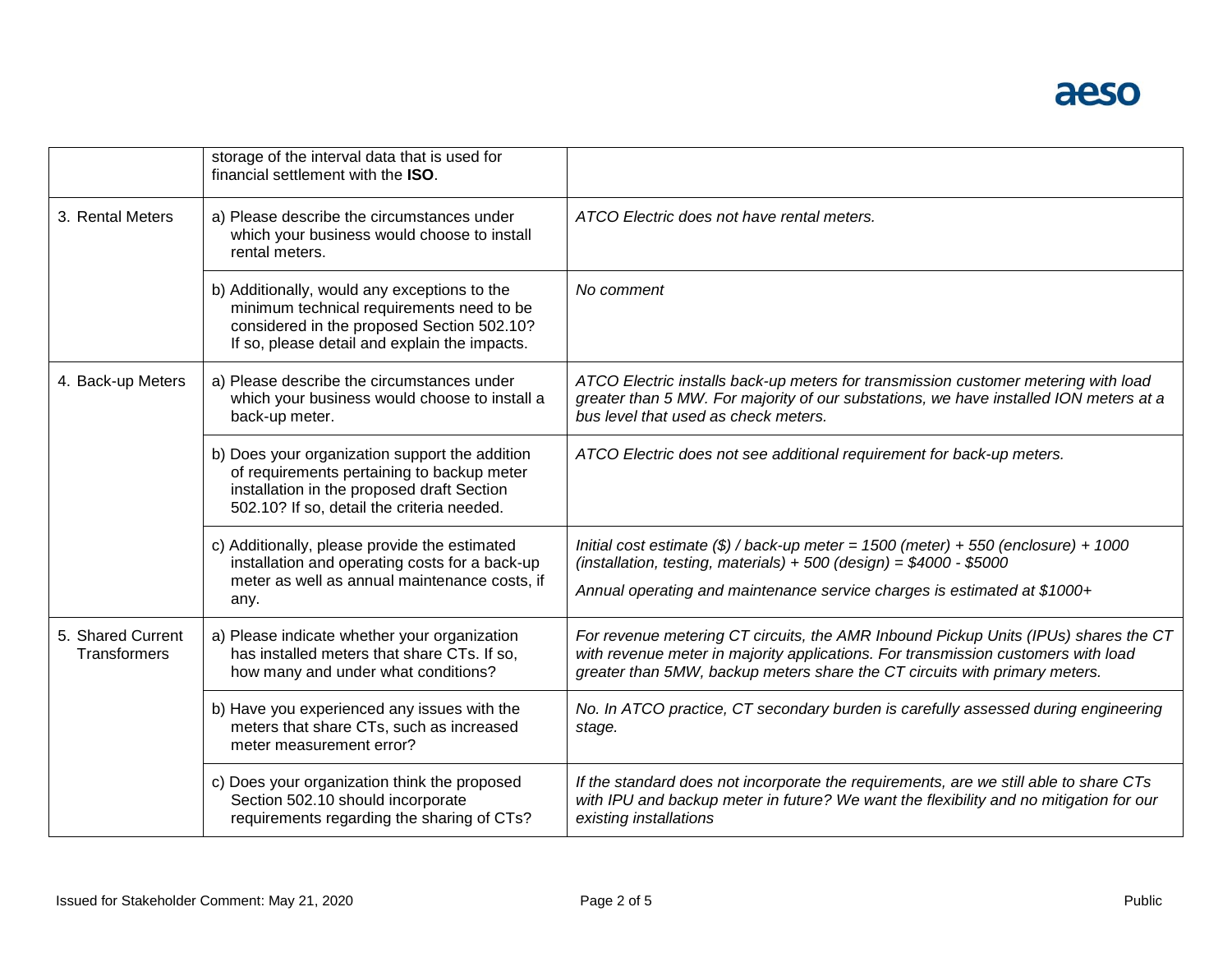## aeso

| 6. MW Class<br>Determination | How is MW class currently being calculated<br>a)<br>for in-situ testing. |                                                                                                                                                                                                                                                                                 | Actual Intervals = Number of kWh normal intervals in the reporting period.<br>Actual Energy = Sum of absolute values of the kWh energy flow in each normal<br>interval in the reporting period.<br>Annual Intervals = Number of intervals in the 12-month reporting period.<br>Annual Energy = Actual Energy * Annual Intervals / Actual Intervals<br>Interval Measured Average Demand = Annual Energy * intervals per hour / Actual<br><b>Intervals</b> |                                                                                                                                                                                                                                                |  |
|------------------------------|--------------------------------------------------------------------------|---------------------------------------------------------------------------------------------------------------------------------------------------------------------------------------------------------------------------------------------------------------------------------|----------------------------------------------------------------------------------------------------------------------------------------------------------------------------------------------------------------------------------------------------------------------------------------------------------------------------------------------------------------------------------------------------------------------------------------------------------|------------------------------------------------------------------------------------------------------------------------------------------------------------------------------------------------------------------------------------------------|--|
|                              | b)                                                                       | Please provide your organizations view on<br>the following:                                                                                                                                                                                                                     |                                                                                                                                                                                                                                                                                                                                                                                                                                                          | Standard timeframe is not necessary, and it limits when the meter owners can<br>plan the testing cycle. For instance, if the November to November timeframe<br>is adopted, the meter owners can only make plan in December.                    |  |
|                              | i.                                                                       | Should Section 502.10 set out a<br>standard timeframe to be used for the<br>data set used in the calculation of MW<br>class. For instance, should the AESO<br>adopt a November to November<br>timeframe. Or does the month to month<br>period selected not impact the data set; | ii.                                                                                                                                                                                                                                                                                                                                                                                                                                                      | If a standard timeframe is included in proposed Section 502.10, our systems is<br>flexible to accommodate the standard timeframe assuming it is still based on a<br>12-month period.                                                           |  |
|                              |                                                                          |                                                                                                                                                                                                                                                                                 | iii.                                                                                                                                                                                                                                                                                                                                                                                                                                                     | 0 MW measured intervals should be included into the methodology when<br>determining MW class. If they are not included, system change is required,<br>and some cost will be incurred.                                                          |  |
|                              | ii.                                                                      | If a standard timeframe is included in<br>proposed Section 502.10 that does not<br>align with your organizations current<br>practices and systems please provide                                                                                                                | iv.                                                                                                                                                                                                                                                                                                                                                                                                                                                      | We already have notification in a form of reporting. When a measurement<br>point for a unit crosses the MW class threshold, a notification helps to ensure<br>the testing is completed ASAP.                                                   |  |
|                              | iii.                                                                     | an estimate of the cost implications;<br>Should 0 MW intervals be factored into<br>the methodology when determining MW<br>class:                                                                                                                                                | v.                                                                                                                                                                                                                                                                                                                                                                                                                                                       | AE supports the 2 and 4 year testing frequency requirements based on MW<br>class. Current requirements should exceed the 2 and 4 year testing frequency<br>requirements so we are not expecting any issue.                                     |  |
|                              |                                                                          |                                                                                                                                                                                                                                                                                 | vi.                                                                                                                                                                                                                                                                                                                                                                                                                                                      | Based on our past diversity studies, metering points with higher demands are<br>low in diversity against our system peak and contributes more to the grid peak                                                                                 |  |
|                              | iv.                                                                      | Should there be notification<br>requirements for when a measurement<br>point for a unit crosses the MW class<br>threshold. Additionally, when should the<br>first in-situ test be performed once the<br>MW class changes;                                                       |                                                                                                                                                                                                                                                                                                                                                                                                                                                          | demand. So in essence we are already testing metering point that impacts the<br>grid most frequently due to its high average demand. If a real-time impact to<br>the grid is required, then this requires major system and monitoring upgrade. |  |
|                              | v.                                                                       | Does your organization support the 2<br>and 4 year testing frequency<br>requirements based on MW class; and                                                                                                                                                                     |                                                                                                                                                                                                                                                                                                                                                                                                                                                          |                                                                                                                                                                                                                                                |  |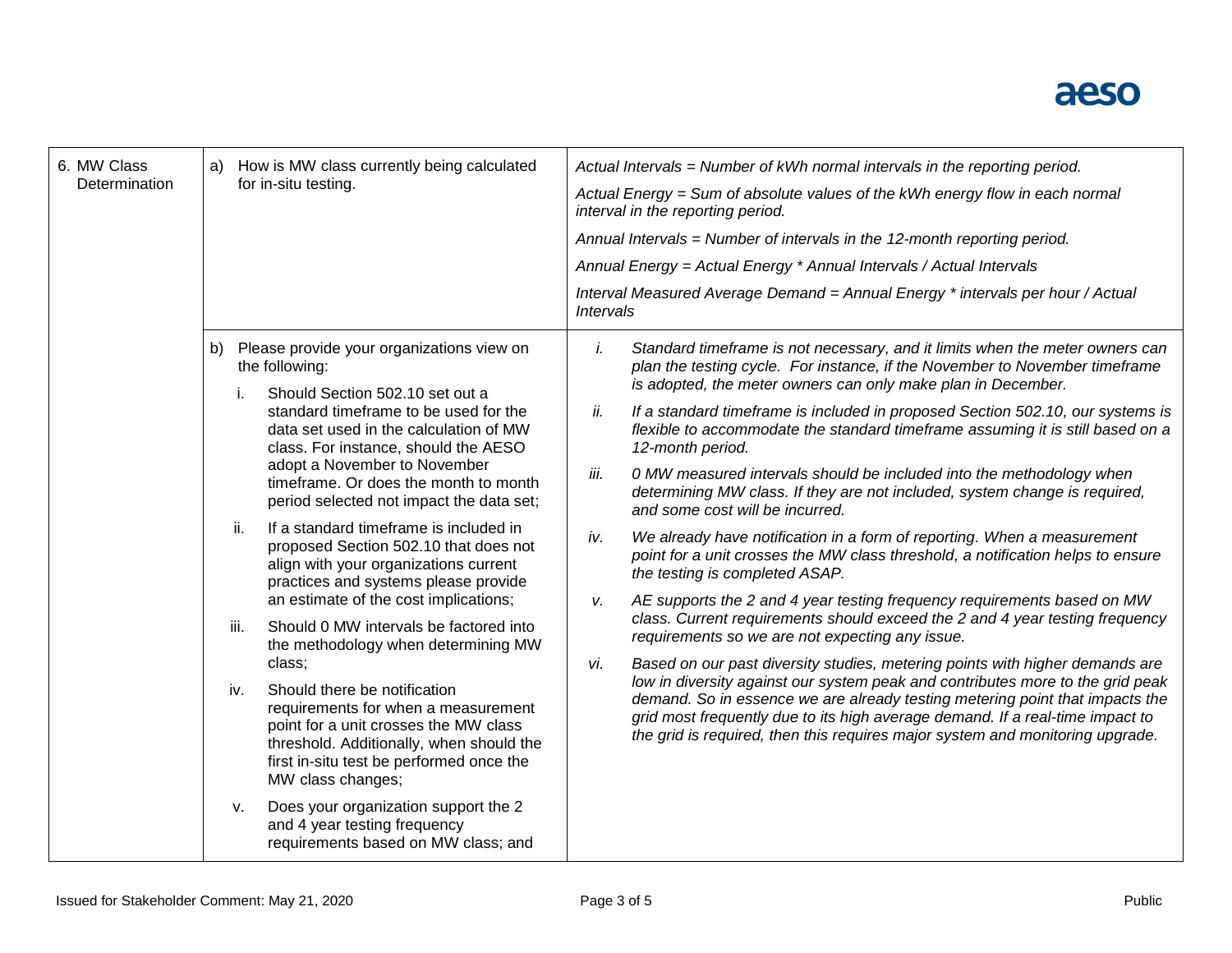|                                                                                 | Should a metering point with a higher<br>vi.<br>impact on the grid when it is operational<br>be tested more frequently or should it<br>be based on the average throughout the<br>year? |                                                                                                                                                                                                                                                                                                                                                                                               |
|---------------------------------------------------------------------------------|----------------------------------------------------------------------------------------------------------------------------------------------------------------------------------------|-----------------------------------------------------------------------------------------------------------------------------------------------------------------------------------------------------------------------------------------------------------------------------------------------------------------------------------------------------------------------------------------------|
| 7. In-situ Testing                                                              | In performing in-situ testing at the<br>commissioning stage, what should the<br>"reasonable methods" be? Should the<br>AESO be more prescriptive?                                      | Commissioning tasks include wire checks, secondary and primary injections, phase<br>rotation, and voltage checks. AE believes these are adequate in ensuring metering<br>accuracy.                                                                                                                                                                                                            |
| 8. Measurement<br>data errors                                                   | In subsection 9 of proposed new Section<br>502.10, should the AESO set a threshold for<br>the measurement data error?                                                                  | The limits of error, as is specified in the Electricity and Gas Inspection Regulations<br>(EGIR) section 46, are 3% of the amount of electricity or gas supplied. New threshold<br>is not required. The AESO may refer to the EGIR.                                                                                                                                                           |
| 9. Do you have any other comments regarding the proposed new<br>Section 502.10? |                                                                                                                                                                                        | Ref: 4(2) The legal owner of a revenue meter must submit to the ISO the information<br>prescribed by the ISO when applying for a new or amended measurement point<br>definition record in accordance within subsection 4(1).                                                                                                                                                                  |
|                                                                                 |                                                                                                                                                                                        | We think that section 4(2) should specify what the minimum information that the ISO<br>requires to create/update the measurement point definition record.                                                                                                                                                                                                                                     |
|                                                                                 |                                                                                                                                                                                        | Ref: 9(1) The legal owner of a revenue meter must, if the legal owner discovers an<br>error in measurement data that has been submitted to the ISO for financial final {do<br>you mean final or financial?} settlement, notify the ISO of the error as soon as<br>practicable in the form the ISO specifies.                                                                                  |
|                                                                                 |                                                                                                                                                                                        | or                                                                                                                                                                                                                                                                                                                                                                                            |
|                                                                                 |                                                                                                                                                                                        | Ref: 9(1) The legal owner of a revenue meter must, if the legal owner discovers an<br>a metering error that results in a restatement of measurement data that has been<br>submitted to the ISO for financial settlement, notify the ISO of the error as soon as<br>practicable in the form the ISO specifies.                                                                                 |
|                                                                                 |                                                                                                                                                                                        | Error in measurement data can happen very often because there is no communication<br>to the meter. When there is no communication to the meter, we send estimate data. If<br>we must notify the ISO of every error in measurement data before final settlement,<br>there will be too many notifications and delay the publication of data. We have to<br>spend a lot of effort to track them. |